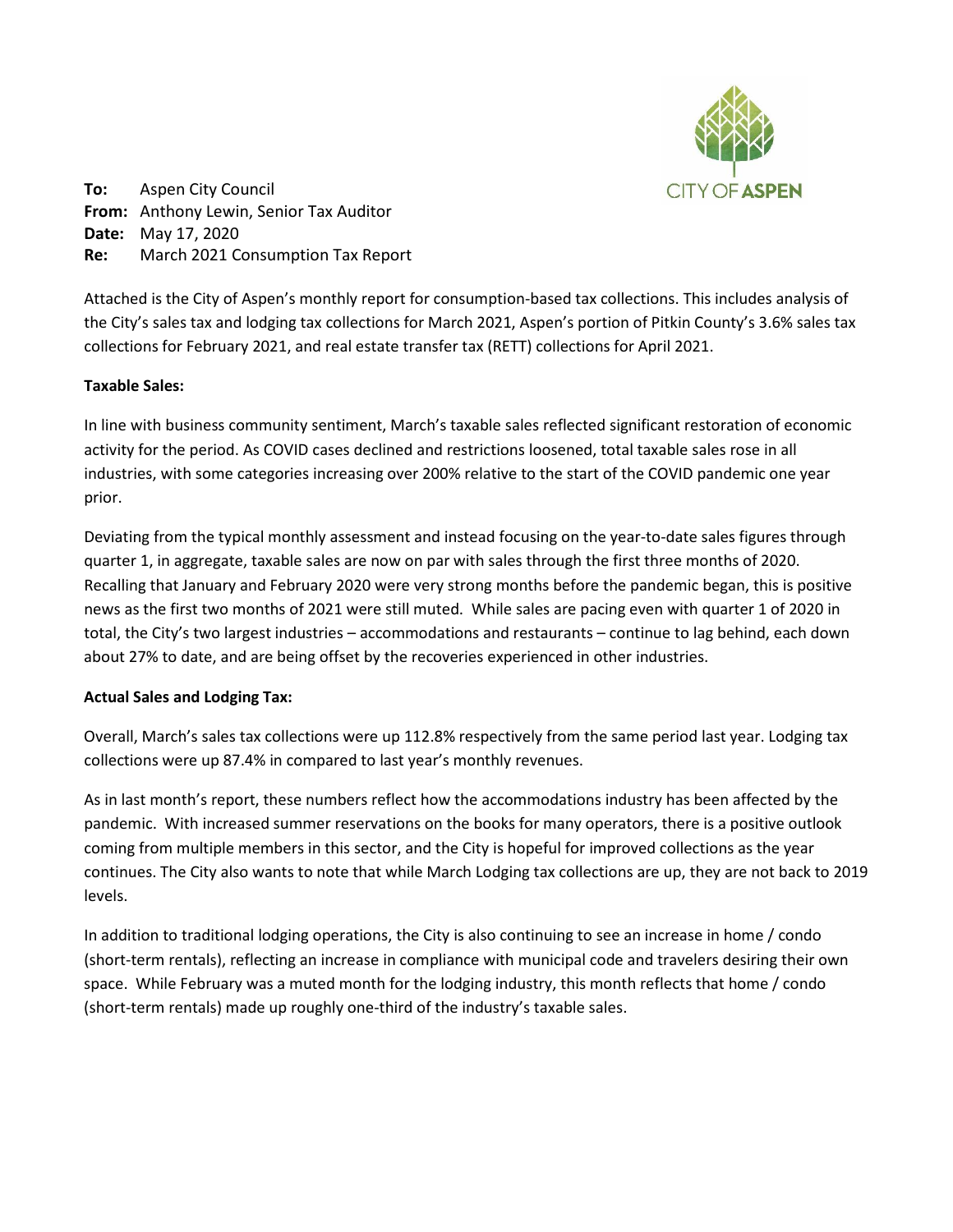

# **City Share of County Sales Tax:**

Aspen's portion of Pitkin County's sales tax collections (one month behind City collection statistics because they are collected at the State level) for February were down 18.4%. Year to date revenues are down 23.2%.

# **Real Estate Transfer Taxes:**

Housing real estate transfer tax collections for April were up 345.1% and 117.1% on the year. Wheeler real estate transfer tax collections for April were up 157.1% and up 64.0% on the year. Many real estate contracts initiated in the last months of 2020 are now closing; and when coupled with the recent sale of the Mountain Chalet Hotel, are escalating these tax collections beyond what was achieved through the same period last year.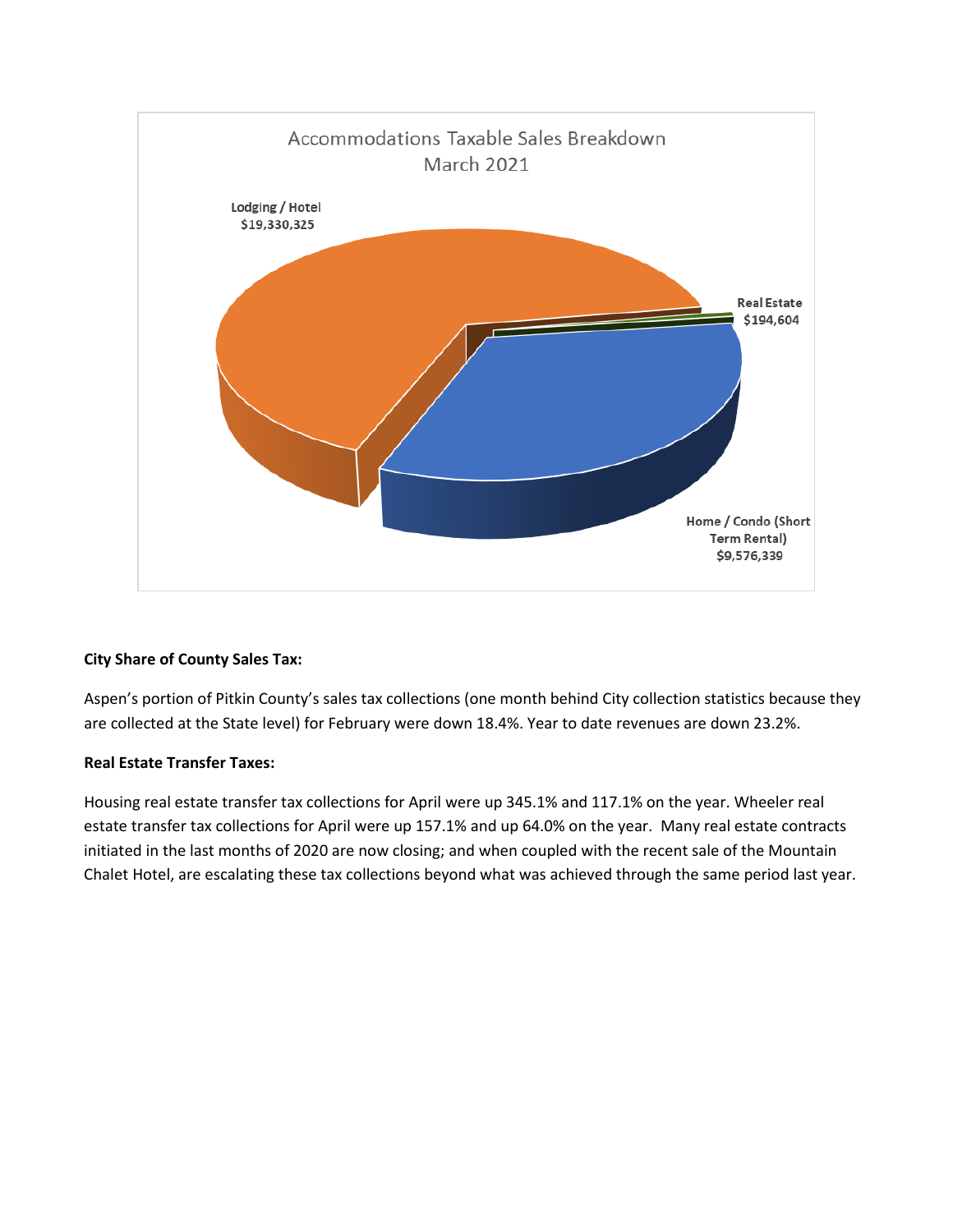| Category                    | In-Town      | Out-of-Town  | <b>Grand Total</b> |
|-----------------------------|--------------|--------------|--------------------|
| <b>Total Accommodations</b> | \$28,782,010 | \$319,259    | \$29,101,268       |
| Construction / Trades       | \$4,050,969  | \$5,924,888  | \$9,975,857        |
| Misc. / Other               | \$1,827,435  | \$8,083,783  | \$9,911,217        |
| Food / Drug                 | \$5,691,939  | \$313,158    | \$6,005,097        |
| Bar / Restaurant            | \$16,706,226 | \$0          | \$16,706,226       |
| Fashion / Clothing          | \$11,048,141 | \$234,282    | \$11,282,423       |
| Outdoor / Sporting          | \$12,374,167 | \$51,607     | \$12,425,774       |
| Utilities / Telecomm        | \$2,515,154  | \$3,387,832  | \$5,902,986        |
| Auto                        | \$2,987,452  | \$0          | \$2,987,452        |
| Gallery / Jewelry           | \$4,065,334  | \$11,303     | \$4,076,636        |
| Liquor                      | \$1,346,094  | \$13,038     | \$1,359,132        |
| Marijuana                   | \$1,272,201  | \$85         | \$1,272,286        |
| Bank / Finance              | \$0          | \$533,232    | \$533,232          |
| Health / Beauty             | \$485,388    | \$157,476    | \$642,864          |
| <b>Grand Total</b>          | \$93,152,508 | \$19,029,942 | \$112,182,450      |
| Percentage                  | 83.0%        | 17.0%        |                    |

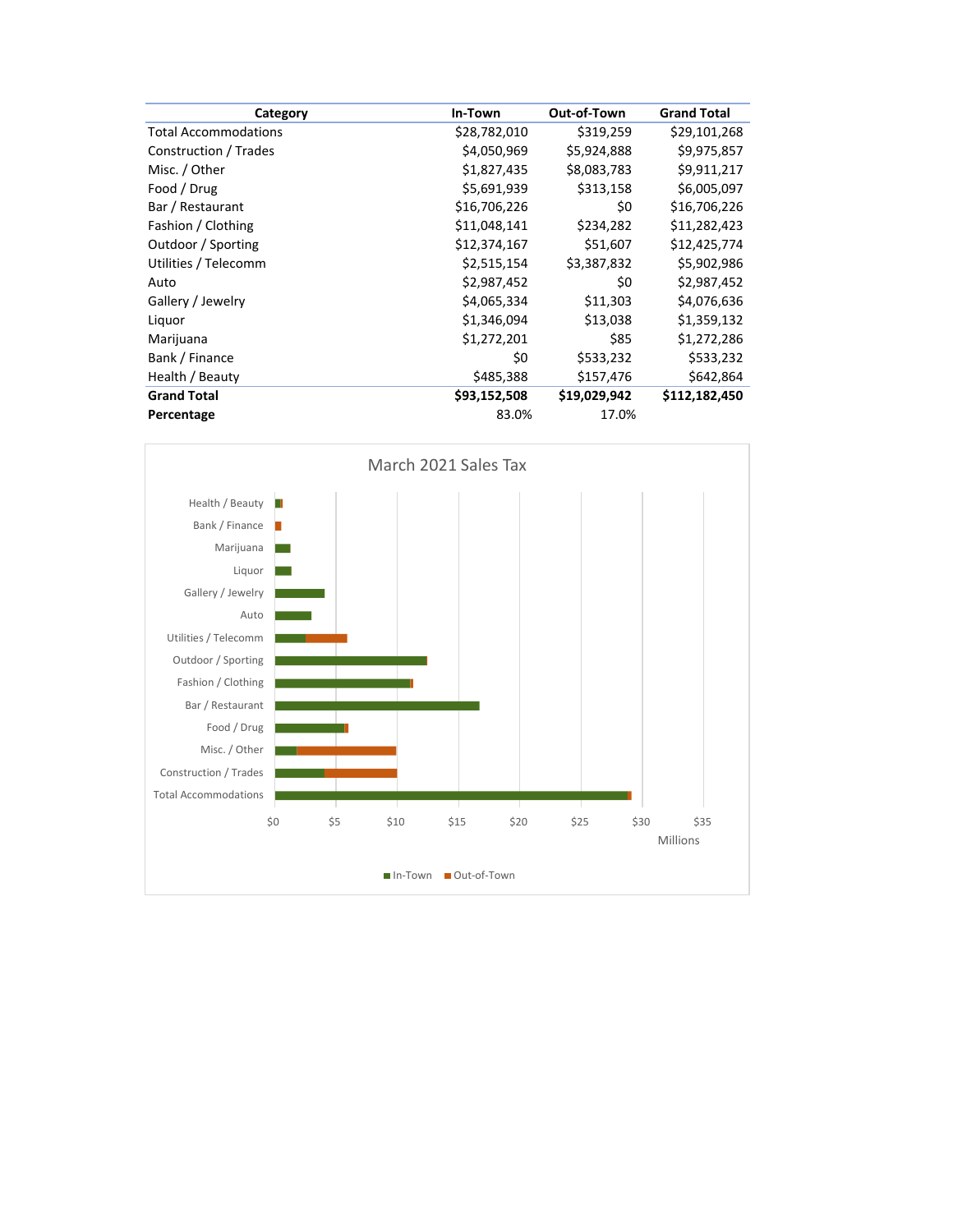### **City of Aspen Retail Sales by Industry March 2021**

|                         |                         |                   |                    | Year To |
|-------------------------|-------------------------|-------------------|--------------------|---------|
|                         |                         | % Change          |                    |         |
| Category                | <b>YTD Retail Sales</b> | <b>Prior Year</b> | % YTD Retail Sales |         |
| Accommodations          | \$60,063,180            | (27.0%)           | 25.2%              |         |
| Restaurants/Bars        | \$30,883,017            | (27.1%)           | 12.9%              |         |
| Sports Equip/Clothing   | \$24,062,170            | 23.7%             | 10.1%              |         |
| <b>Fashion Clothing</b> | \$25,816,864            | 68.8%             | 10.8%              |         |
| Construction            | \$19,575,935            | 34.7%             | 8.2%               |         |
| Food & Drug             | \$16,135,247            | 5.8%              | 6.8%               |         |
| Liquor                  | \$3,797,640             | 19.8%             | 1.6%               |         |
| Miscellaneous           | \$20,757,364            | 22.6%             | 8.7%               |         |
| Jewelry/Gallery         | \$8,762,070             | 33.2%             | 3.7%               |         |
| <b>Utilities</b>        | \$15,427,290            | 1.1%              | 6.5%               |         |
| Automobile              | \$7,624,090             | 91.5%             | 3.2%               |         |
| Marijuana               | \$3,330,149             | 2.3%              | 1.4%               |         |
| Bank / Finance          | \$1,027,670             | #DIV/0!           | 0.4%               |         |
| Health / Beauty         | \$1,354,032             | #DIV/0!           | 0.6%               |         |
| Total                   | \$238,616,719           | 0.1%              | 100.0%             |         |



Beginning October 2020, industries were assessed and revised. This includes Luxury Goods which no longer reflects high end clothing which now is captured within Clothing. Additionally, two new categories (Bank / Finance and Health / Beauty) were added to reflect items previous reported within Miscellaneous. These adjustments will ultimately skew the annual percentage change in these industries and is therefore important to note - industry contraction or expansion cannot be gauged by these percentages until a full year's worth of data has been compiled with the new categorizations.

|                         |                             |                   | Ma               |
|-------------------------|-----------------------------|-------------------|------------------|
|                         |                             | % Change          | % Monthly Retail |
| Category                | <b>Monthly Retail Sales</b> | <b>Prior Year</b> | <b>Sales</b>     |
| Accommodations          | \$29,101,268                | 94.1%             | 27.6%            |
| Restaurants/Bars        | \$9,975,857                 | 31.5%             | 9.5%             |
| Sports Equip/Clothing   | \$12,425,774                | 266.6%            | 11.8%            |
| <b>Fashion Clothing</b> | \$11,282,423                | 298.4%            | 10.7%            |
| Construction            | \$9,975,857                 | 52.3%             | 9.5%             |
| Food & Drug             | \$6,005,097                 | 21.7%             | 5.7%             |
| Liquor                  | \$1,359,132                 | 49.3%             | 1.3%             |
| <b>Miscellaneous</b>    | \$9,911,217                 | 58.1%             | 9.4%             |
| Jewelry/Gallery         | \$4,076,636                 | 296.3%            | 3.9%             |
| <b>Utilities</b>        | \$5,902,986                 | 19.8%             | 5.6%             |
| Automobile              | \$2,987,452                 | 166.0%            | 2.8%             |
| Marijuana               | \$1,272,286                 | 41.3%             | 1.2%             |
| Bank / Finance          | \$533,232                   | #DIV/0!           | 0.5%             |
| Health / Beauty         | \$642,864                   | #DIV/0!           | 0.6%             |
| Total                   | \$105,452,080               | 90.2%             | 100.0%           |

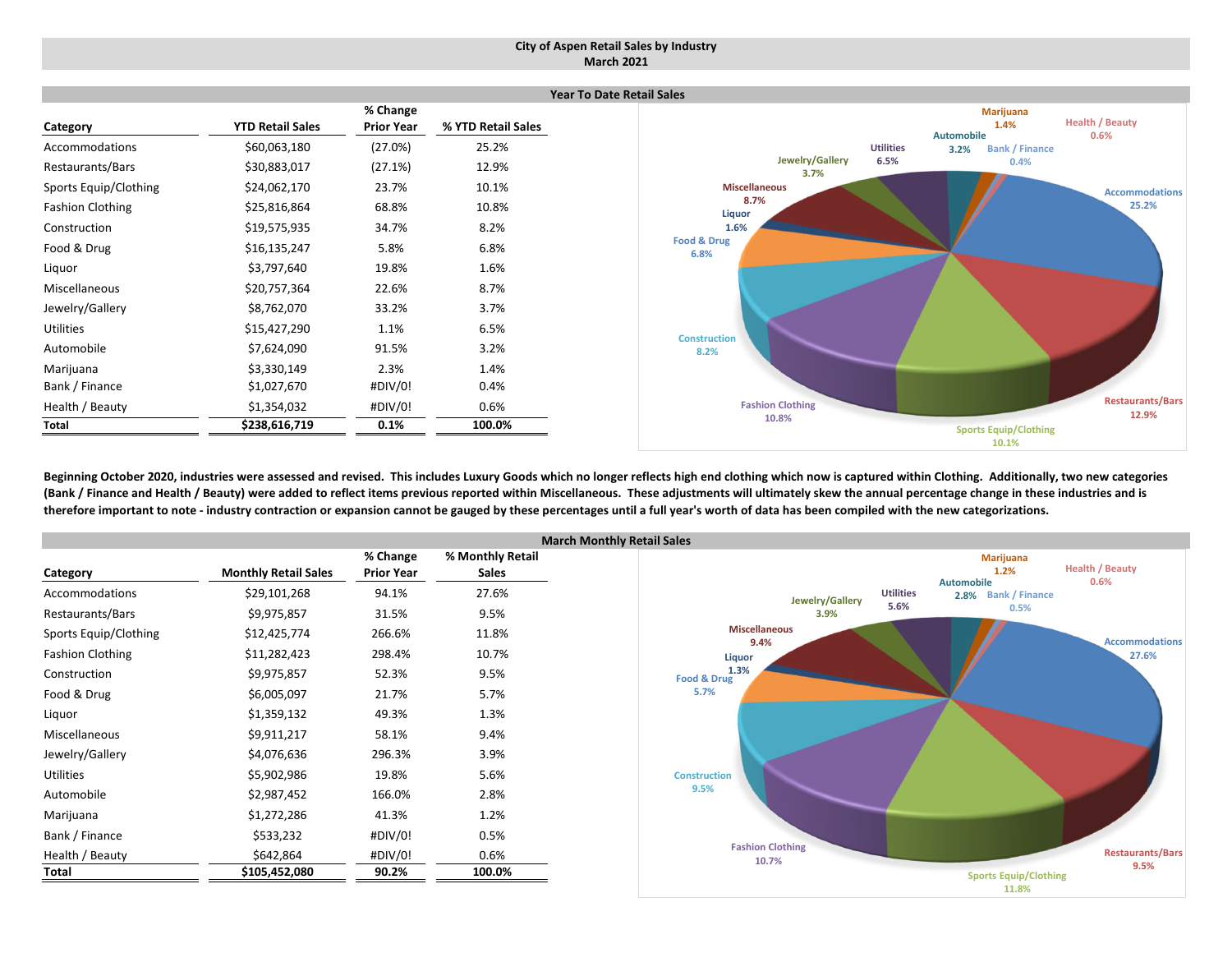# **City of Aspen Sales and Lodging Tax March 2021**

|                                                     |                      | <b>Year To Date Tax Collections</b> |                                         |                                                                                                                              |
|-----------------------------------------------------|----------------------|-------------------------------------|-----------------------------------------|------------------------------------------------------------------------------------------------------------------------------|
|                                                     | <b>YTD Taxes</b>     | % YTD                               | 2.0% Lodging                            |                                                                                                                              |
| <b>Tax Type</b>                                     | <b>Collected</b>     | Taxes                               | <b>Tax: Tourist</b><br>Promotion/       | 1.0% Sales Tax: Parks &<br>Open Space                                                                                        |
| 1.0% Sales Tax: Parks & Open Space                  | \$2,464,648.83       | 35.7%                               | Transportation                          | 35.7%                                                                                                                        |
| 0.5% Sales Tax: Parks & Open Space                  | \$1,231,779.66       | 17.8%                               | 14.4%                                   |                                                                                                                              |
| 0.30% Sales Tax: Public Education                   | \$739,425.41         | 10.7%                               |                                         |                                                                                                                              |
| 0.15% Sales Tax: Transportation                     | \$369,534.18         | 5.3%                                |                                         |                                                                                                                              |
| 0.45% Sales Tax: Affordable Housing/ Childcare      | \$1,108,603.38       | 16.0%                               |                                         |                                                                                                                              |
| 2.0% Lodging Tax: Tourist Promotion/ Transportation | \$ <u>995,994.87</u> | <u>14.4%</u>                        | 0.45% Sales Tax:<br>Affordable Housing/ | 0.5% Sales Tax: Parks                                                                                                        |
| <b>Total</b>                                        | \$6,909,986.33       | 100%                                | Childcare<br>16.0%                      | 0.15% Sales Tax:<br>0.30% Sales Tax: Public<br>& Open Space<br>Transportation<br><b>Education</b><br>17.8%<br>5.3%<br>10.70/ |

|                                                     |                                          | <b>March Monthly Tax Collections</b> |                                            |                                    |                                                      |                                                   |
|-----------------------------------------------------|------------------------------------------|--------------------------------------|--------------------------------------------|------------------------------------|------------------------------------------------------|---------------------------------------------------|
| Tax Type                                            | <b>Monthly Taxes</b><br><b>Collected</b> | % Monthly<br>Taxes                   | 2.0% Lodging<br>Tax: Tourist<br>Promotion/ |                                    | 1.0% Sales Tax:<br>Parks & Open<br>Space             |                                                   |
| 1.0% Sales Tax: Parks & Open Space                  | \$1,102,554.61                           | 35.1%                                | Transportation<br>15.7%                    |                                    | 35.1%                                                |                                                   |
| 0.5% Sales Tax: Parks & Open Space                  | \$551,118.15                             | 17.6%                                |                                            |                                    |                                                      |                                                   |
| 0.30% Sales Tax: Public Education                   | \$330,772.72                             | 10.5%                                |                                            |                                    |                                                      |                                                   |
| 0.15% Sales Tax: Transportation                     | \$165,336.27                             | 5.3%                                 |                                            |                                    |                                                      |                                                   |
| 0.45% Sales Tax: Affordable Housing/ Childcare      | \$496,006.55                             | 15.8%                                |                                            |                                    |                                                      |                                                   |
| 2.0% Lodging Tax: Tourist Promotion/ Transportation | \$492,737.92                             | 15.7%                                | 0.45% Sales Tax:                           |                                    |                                                      |                                                   |
| <b>Total</b>                                        | \$3,138,526.22                           | 100%                                 | <b>Affordable</b><br>Housing/<br>Childcare | 0.15% Sales Tax:<br>Transportation | 0.30% Sales Tax:<br><b>Public Education</b><br>10.5% | 0.5% Sales Tax:<br>Parks & Open<br>Space<br>17C0/ |

**17.6%**

**5.3%**

**10.7%**

**15.8%**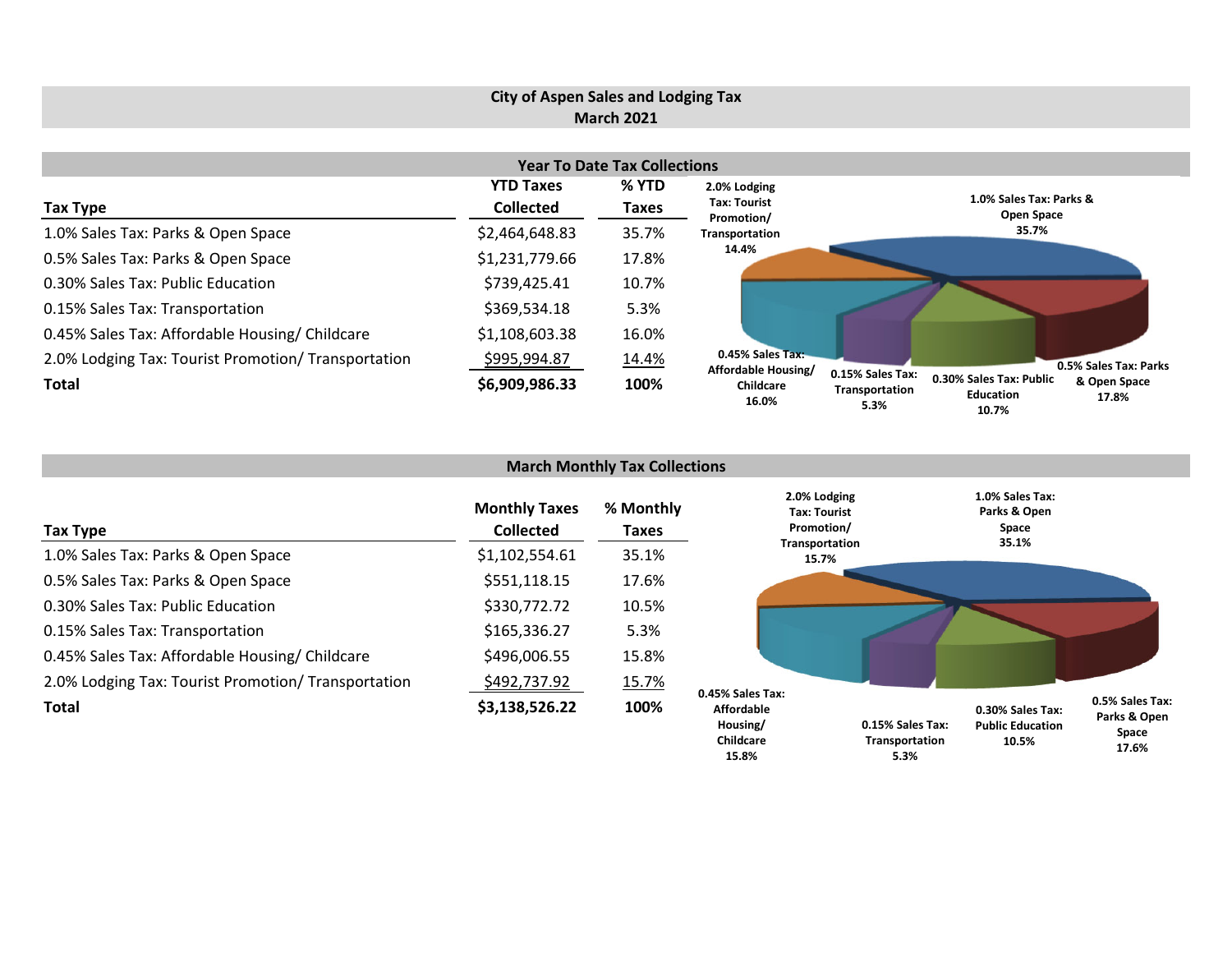### **City of Aspen Sales Tax 2.4% March 2021**

| <b>Current Month Revenues are</b> | 112.8% | above last year's Monthly Revenues.             |
|-----------------------------------|--------|-------------------------------------------------|
| <b>Year To Date Revenues are</b>  | 19.0%  | above Year To Date Budgeted Revenues.           |
| <b>Year To Date Revenues are</b>  | 4.8%   | above last year's Actual Year To Date Revenues. |

|              |               | 2021 Monthly Budget vs. 2021 Actual |           |               | 2021 YTD Budget vs. 2021 Actual |           |              | 2021 vs. 2020 |                 |          |
|--------------|---------------|-------------------------------------|-----------|---------------|---------------------------------|-----------|--------------|---------------|-----------------|----------|
| <b>Month</b> | <b>Budget</b> | Actual                              | Variance  | <b>Budget</b> | Actual                          | Variance  | 2020 Monthly | Variance      | <b>2020 YTD</b> | Variance |
| Jan          | \$1,595,006   | \$1,594,720                         | $(0.0\%)$ | \$1,595,006   | \$1,594,720                     | $(0.0\%)$ | \$2,276,217  | (29.9%)       | \$2,276,217     | (29.9%)  |
| Feb          | \$1,486,326   | \$1,673,483                         | 12.6%     | \$3,081,332   | \$3,268,203                     | 6.1%      | \$2,122,818  | (21.2%)       | \$4,399,035     | (25.7%)  |
| Mar          | \$1,888,591   | \$2,645,788                         | 40.1%     | \$4,969,923   | \$5,913,991                     | 19.0%     | \$1,243,377  | 112.8%        | \$5,642,412     | 4.8%     |
| Apr          | \$777,333     |                                     |           | \$5,747,255   |                                 |           | \$524,409    |               | \$6,166,820     |          |
| May          | \$609,455     |                                     |           | \$6,356,711   |                                 |           | \$567,114    |               | \$6,733,934     |          |
| June         | \$1,451,356   |                                     |           | \$7,808,067   |                                 |           | \$1,315,505  |               | \$8,049,440     |          |
| July         | \$1,922,418   |                                     |           | \$9,730,485   |                                 |           | \$1,984,791  |               | \$10,034,230    |          |
| Aug          | \$1,631,118   |                                     |           | \$11,361,603  |                                 |           | \$1,783,192  |               | \$11,817,422    |          |
| Sept         | \$1,413,986   |                                     |           | \$12,775,590  |                                 |           | \$2,214,205  |               | \$14,031,628    |          |
| Oct          | \$855,843     |                                     |           | \$13,631,433  |                                 |           | \$1,067,153  |               | \$15,098,781    |          |
| Nov          | \$719,393     |                                     |           | \$14,350,825  |                                 |           | \$972,967    |               | \$16,071,748    |          |
| Dec          | \$2,635,754   |                                     |           | \$16,986,579  |                                 |           | \$2,286,874  |               | \$18,358,622    |          |

#### **Actual Collections Year To Date Through March**

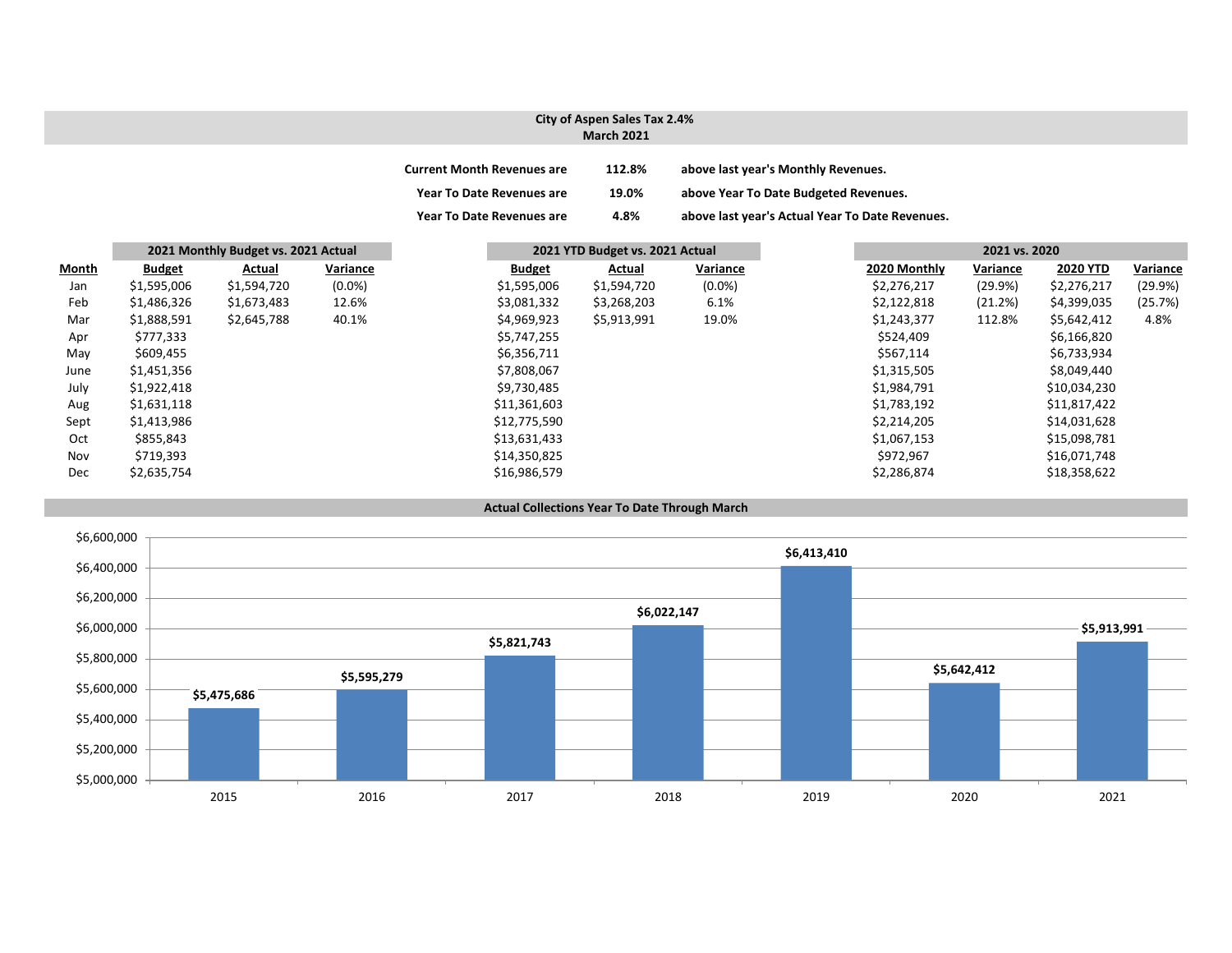### **City of Aspen Tourist Promotion 1.5% Lodging Tax (0.5% Rate for 2010 and Prior) March 2021**

| <b>Current Month Revenues are</b> | 87.4% | above last year's Monthly Revenues. |
|-----------------------------------|-------|-------------------------------------|
|                                   |       |                                     |

**Year ToDate Revenues are (19.5%) below Year To Date Budgeted Revenues.**

**Year To**

(28.0%) below last year's Actual Year To Date Revenues adjusted for rate increase.

|              |               | 2021 Monthly Budget vs. 2021 Actual |          |               | 2021 YTD Budget vs. 2021 Actual |          |              | 2021 vs. 2020 |                 |          |
|--------------|---------------|-------------------------------------|----------|---------------|---------------------------------|----------|--------------|---------------|-----------------|----------|
| <b>Month</b> | <b>Budget</b> | Actual                              | Variance | <b>Budget</b> | Actual                          | Variance | 2020 Monthly | Variance      | <b>2020 YTD</b> | Variance |
| Jan          | \$304,500     | \$168,712                           | (44.6%)  | \$304,500     | \$168,712                       | (44.6%)  | \$423,412    | (60.2%)       | \$423,412       | (60.2%)  |
| Feb          | \$270,000     | \$208,731                           | (22.7%)  | \$574,500     | \$377,443                       | (34.3%)  | \$417,502    | $(50.0\%)$    | \$840,914       | (55.1%)  |
| Mar          | \$353,250     | \$369,554                           | 4.6%     | \$927,750     | \$746,997                       | (19.5%)  | \$197,251    | 87.4%         | \$1,038,165     | (28.0%)  |
| Apr          | \$64,500      |                                     |          | \$992,250     |                                 |          | \$5,581      |               | \$1,043,746     |          |
| May          | \$49,500      |                                     |          | \$1,041,750   |                                 |          | \$8,770      |               | \$1,052,516     |          |
| June         | \$186,750     |                                     |          | \$1,228,500   |                                 |          | \$99,543     |               | \$1,152,059     |          |
| July         | \$280,500     |                                     |          | \$1,509,000   |                                 |          | \$263,959    |               | \$1,416,018     |          |
| Aug          | \$213,000     |                                     |          | \$1,722,000   |                                 |          | \$227,695    |               | \$1,643,713     |          |
| Sept         | \$151,500     |                                     |          | \$1,873,500   |                                 |          | \$206,067    |               | \$1,849,780     |          |
| Oct          | \$78,750      |                                     |          | \$1,952,250   |                                 |          | \$71,598     |               | \$1,921,378     |          |
| Nov          | \$54,000      |                                     |          | \$2,006,250   |                                 |          | \$78,030     |               | \$1,999,408     |          |
| <b>Dec</b>   | \$406,500     |                                     |          | \$2,412,750   |                                 |          | \$268,092    |               | \$2,267,501     |          |

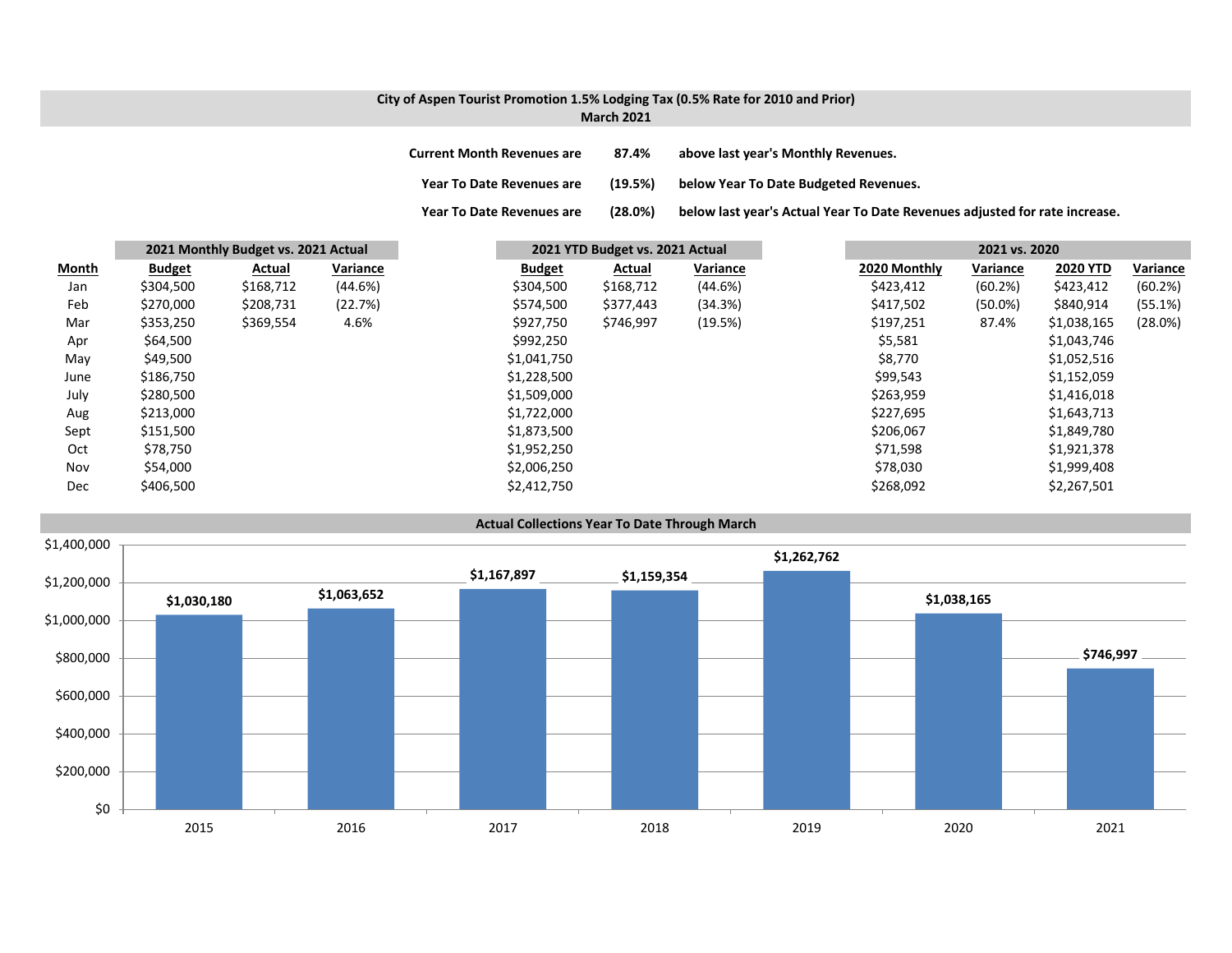## **City of Aspen Transportation 0.5% Lodging Tax March 2021**

| <b>Current Month Revenues are</b> | 87.4%   | above last year's Monthly Revenues.             |
|-----------------------------------|---------|-------------------------------------------------|
| <b>Year To Date Revenues are</b>  | (19.5%) | below Year To Date Budgeted Revenues.           |
| <b>Year To Date Revenues are</b>  | (28.0%) | below last year's Actual Year To Date Revenues. |

|              |               | 2021 Monthly Budget vs. 2021 Actual |          |               | 2021 YTD Budget vs. 2021 Actual |          |              | 2021 vs. 2020 |                 |          |
|--------------|---------------|-------------------------------------|----------|---------------|---------------------------------|----------|--------------|---------------|-----------------|----------|
| <b>Month</b> | <b>Budget</b> | Actual                              | Variance | <b>Budget</b> | <b>Actual</b>                   | Variance | 2020 Monthly | Variance      | <b>2020 YTD</b> | Variance |
| Jan          | \$101,500     | \$56,237                            | (44.6%)  | \$101,500     | \$56,237                        | (44.6%)  | \$141,137    | (60.2%)       | \$141,137       | (60.2%)  |
| Feb          | \$90,000      | \$69,577                            | (22.7%)  | \$191,500     | \$125,813                       | (34.3%)  | \$139,167    | $(50.0\%)$    | \$280,304       | (55.1%)  |
| Mar          | \$117,750     | \$123,184                           | 4.6%     | \$309,250     | \$248,998                       | (19.5%)  | \$65,750     | 87.4%         | \$346,054       | (28.0%)  |
| Apr          | \$21,500      |                                     |          | \$330,750     |                                 |          | \$1,860      |               | \$347,915       |          |
| May          | \$16,500      |                                     |          | \$347,250     |                                 |          | \$2,923      |               | \$350,838       |          |
| June         | \$62,250      |                                     |          | \$409,500     |                                 |          | \$33,181     |               | \$384,019       |          |
| July         | \$93,500      |                                     |          | \$503,000     |                                 |          | \$87,986     |               | \$472,005       |          |
| Aug          | \$71,000      |                                     |          | \$574,000     |                                 |          | \$75,898     |               | \$547,903       |          |
| Sept         | \$50,500      |                                     |          | \$624,500     |                                 |          | \$68,700     |               | \$616,603       |          |
| Oct          | \$26,250      |                                     |          | \$650,750     |                                 |          | \$23,866     |               | \$640,469       |          |
| Nov          | \$18,000      |                                     |          | \$668,750     |                                 |          | \$26,010     |               | \$666,479       |          |
| Dec          | \$135,500     |                                     |          | \$804,250     |                                 |          | \$89,364     |               | \$755,842       |          |

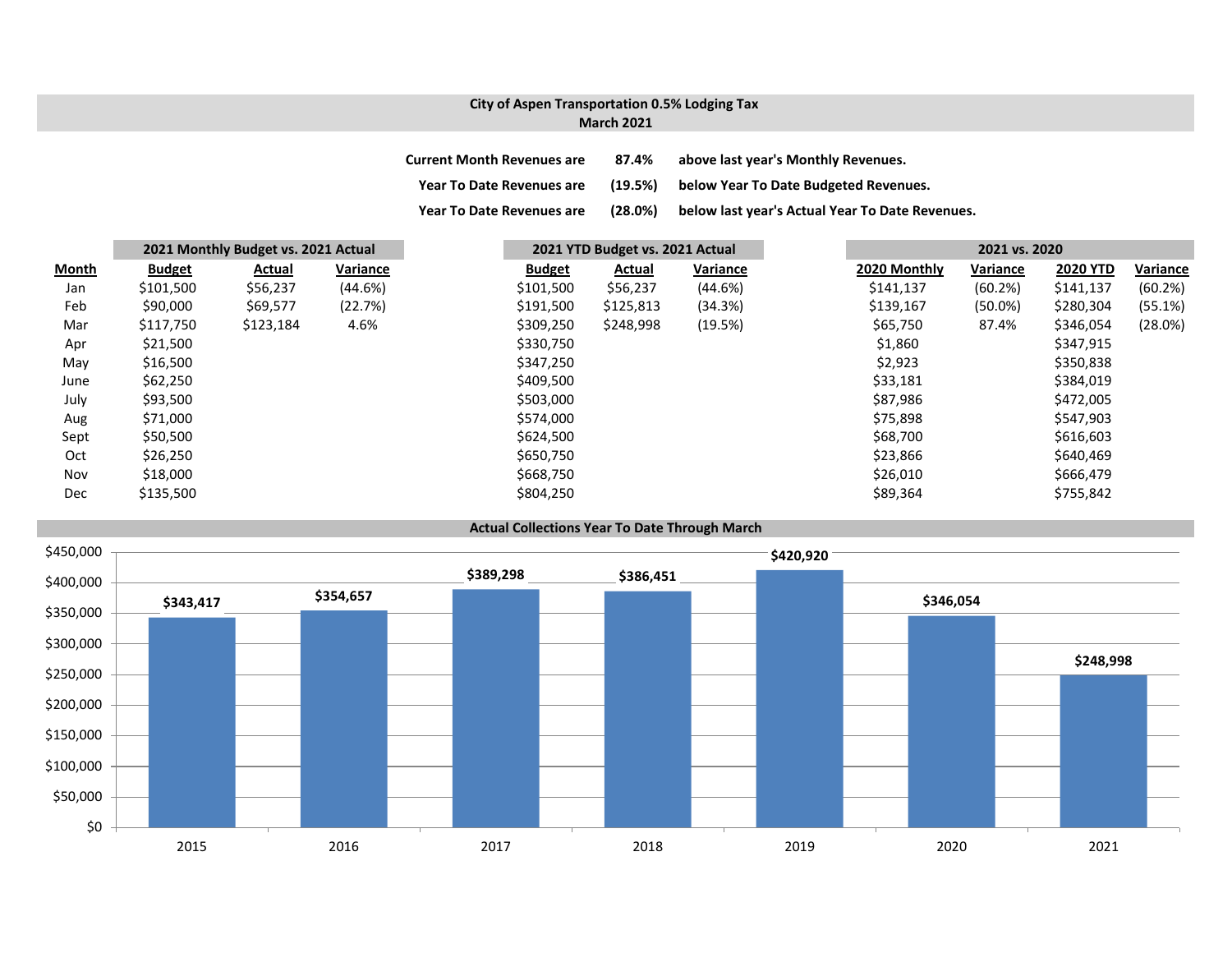## **City of Aspen Portion of Pitkin County 3.6% Sales Tax February 2021**

| <b>Current Month Revenues are</b> | (18.4%) | below last year's Monthly Revenues.             |
|-----------------------------------|---------|-------------------------------------------------|
| <b>Year To Date Revenues are</b>  | (13.6%) | below Year To Date Budgeted Revenues.           |
| <b>Year To Date Revenues are</b>  | (23.2%) | below last year's Actual Year To Date Revenues. |

|       | 2021 Monthly Budget vs. 2021 Actual |             |          |               | 2021 YTD Budget vs. 2021 Actual |          |  | 2021 vs. 2020 |          |  |                 |          |
|-------|-------------------------------------|-------------|----------|---------------|---------------------------------|----------|--|---------------|----------|--|-----------------|----------|
| Month | <b>Budget</b>                       | Actual      | Variance | <b>Budget</b> | Actual                          | Variance |  | 2020 Monthly  | Variance |  | <b>2020 YTD</b> | Variance |
| Jan   | \$1,357,000                         | \$1,092,020 | (19.5%)  | \$1,357,000   | \$1,092,020                     | (19.5%)  |  | \$1,512,709   | (27.8%)  |  | 1,512,709       | (27.8%)  |
| Feb   | \$1,277,000                         | \$1,183,150 | (7.3%)   | \$2,634,000   | \$2,275,171                     | (13.6%)  |  | \$1,449,548   | (18.4%)  |  | 2,962,257       | (23.2%)  |
| Mar   | \$1,293,000                         |             |          | \$3,927,000   |                                 |          |  | \$708,210     |          |  | 3,670,467       |          |
| Apr   | \$484,000                           |             |          | \$4,411,000   |                                 |          |  | \$498,211     |          |  | 4,168,678       |          |
| May   | \$398,000                           |             |          | \$4,809,000   |                                 |          |  | \$430,729     |          |  | 4,599,408       |          |
| June  | \$822,000                           |             |          | \$5,631,000   |                                 |          |  | \$713,217     |          |  | 5,312,624       |          |
| July  | \$1,097,000                         |             |          | \$6,728,000   |                                 |          |  | \$1,164,095   |          |  | 6,476,719       |          |
| Aug   | \$917,000                           |             |          | \$7,645,000   |                                 |          |  | \$1,117,891   |          |  | 7,594,610       |          |
| Sept  | \$801,000                           |             |          | \$8,446,000   |                                 |          |  | \$1,181,742   |          |  | 8,776,352       |          |
| Oct   | \$498,000                           |             |          | \$8,944,000   |                                 |          |  | \$845,122     |          |  | 9,621,474       |          |
| Nov   | \$484,000                           |             |          | \$9,428,000   |                                 |          |  | \$688,722     |          |  | 10,310,196      |          |
| Dec   | \$1,461,000                         |             |          | \$10,889,000  |                                 |          |  | \$1,533,844   |          |  | 11,844,040      |          |



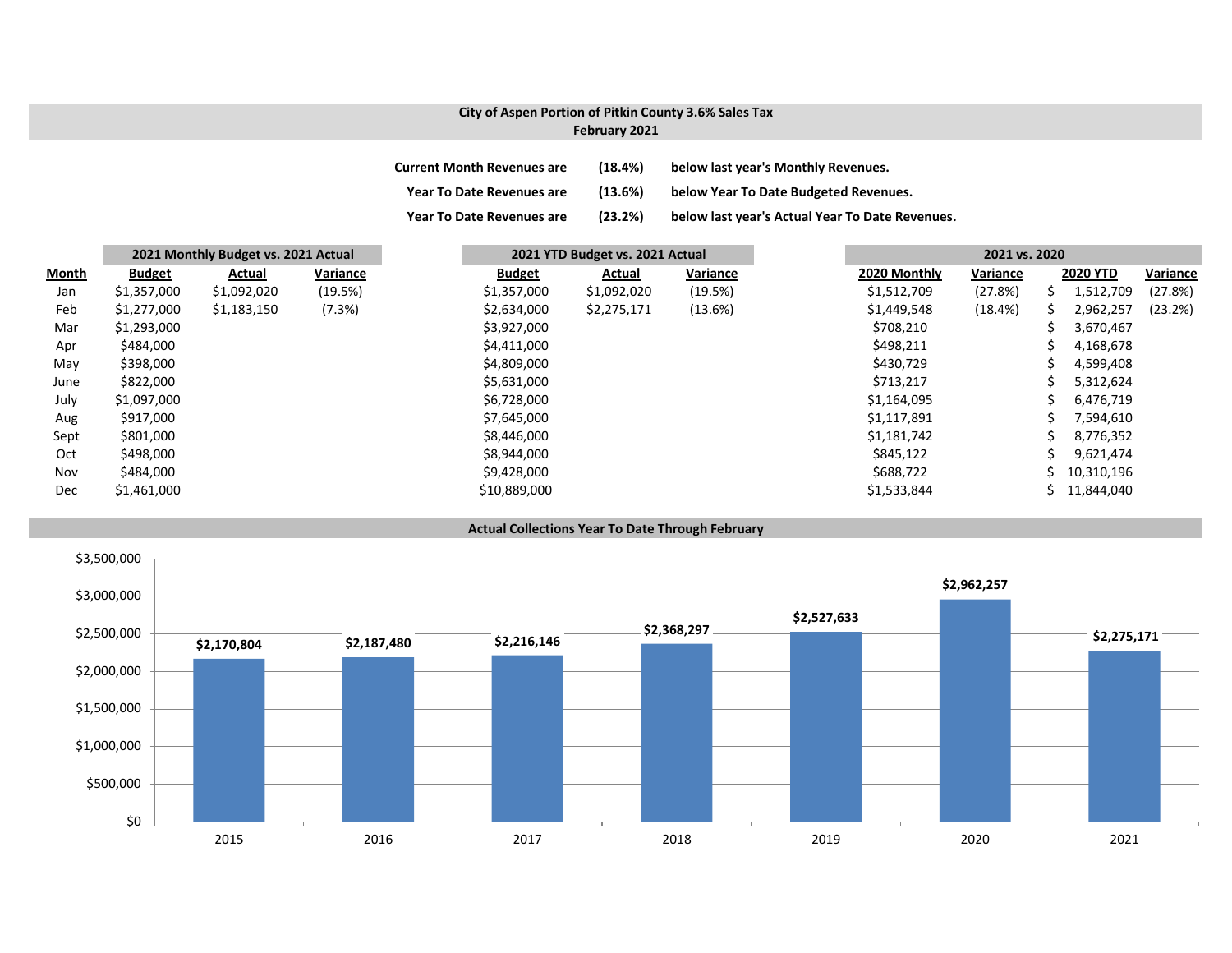# **Housing Real Estate Transfer Tax**

## **April 2021**

| <b>Current Month Revenues are</b> | 345.1% | above last year's Monthly Revenues.             |
|-----------------------------------|--------|-------------------------------------------------|
| Year To Date Revenues are         | 217.5% | above Year To Date Budgeted Revenues.           |
| <b>Year To Date Revenues are</b>  | 117.1% | above last year's Actual Year To Date Revenues. |

|              |               | 2021 Monthly Budget vs. 2021 Actual |          |             | 2021 YTD Budget vs. 2021 Actual |             |          | 2021 vs. 2020 |          |                 |          |
|--------------|---------------|-------------------------------------|----------|-------------|---------------------------------|-------------|----------|---------------|----------|-----------------|----------|
| <u>Month</u> | <b>Budget</b> | Actual                              | Variance |             | <b>Budget</b>                   | Actual      | Variance | 2020 Monthly  | Variance | <b>2020 YTD</b> | Variance |
| Jan          | \$440,400     | \$1,602,114                         | 263.8%   | \$440,400   |                                 | \$1,602,114 | 263.8%   | \$1,098,343   | 45.9%    | \$1,098,343     |          |
| Feb          | \$412,600     | \$711,920                           | 72.5%    | \$853,000   |                                 | \$2,314,034 | 171.3%   | \$496,350     | 43.4%    | \$1,594,693     |          |
| Mar          | \$432,900     | \$1,294,339                         | 199.0%   | \$1,285,900 |                                 | \$3,608,373 | 180.6%   | \$598,199     | 116.4%   | \$2,192,893     |          |
| Apr          | \$560,000     | \$2,251,850                         | 302.1%   | \$1,845,900 |                                 | \$5,860,223 | 217.5%   | \$505,915     | 345.1%   | \$2,698,808     |          |
| May          | \$566,200     |                                     |          | \$2,412,100 |                                 |             |          | \$110,180     |          | \$2,808,988     |          |
| June         | \$537,300     |                                     |          | \$2,949,400 |                                 |             |          | \$477,350     |          | \$3,286,338     |          |
| July         | \$384,200     |                                     |          | \$3,333,600 |                                 |             |          | \$885,546     |          | \$4,171,884     |          |
| Aug          | \$524,800     |                                     |          | \$3,858,400 |                                 |             |          | \$2,542,417   |          | \$6,714,301     |          |
| Sept         | \$746,400     |                                     |          | \$4,604,800 |                                 |             |          | \$3,947,332   |          | \$10,661,632    |          |
| Oct          | \$644,600     |                                     |          | \$5,249,400 |                                 |             |          | \$2,928,865   |          | \$13,590,497    |          |
| Nov          | \$439,200     |                                     |          | \$5,688,600 |                                 |             |          | \$1,717,838   |          | \$15,308,335    |          |
| Dec          | \$511,400     |                                     |          | \$6,200,000 |                                 |             |          | \$2,281,317   |          | \$17,589,652    |          |